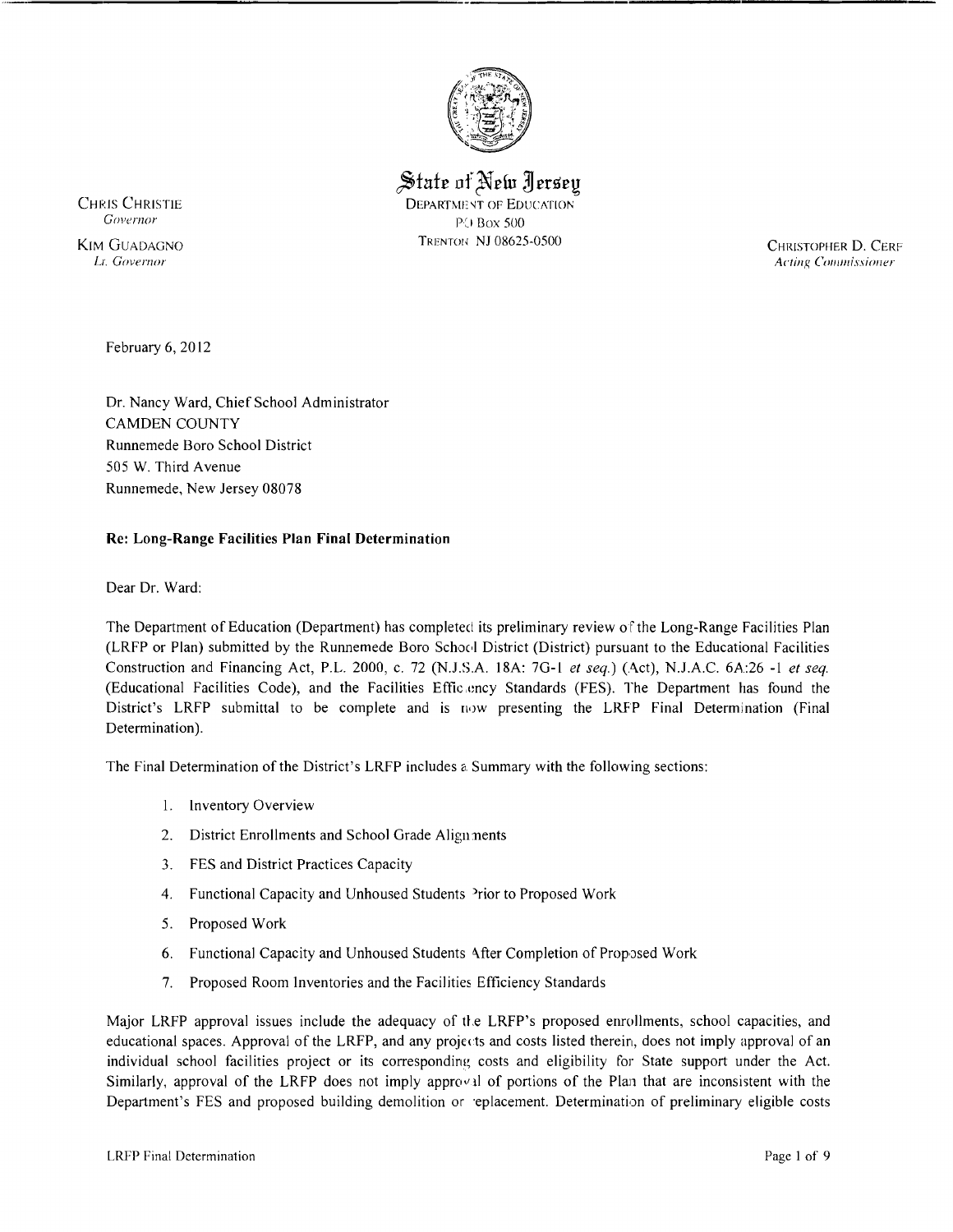

 $\mathcal$  State of New *I* ersev

CHRIS CHRISTIE DEPARTMENT OF EDUCATION Governor PO Box 500 TRENTON, NJ 08625-0500

 KIM GUADACJNO CHRISTOPHER D. CERF Acting Commissioner

February 6, 2012

Dr, Nancy Ward, Chief School Administrator CAMDEN COUNTY Runnemede Bora School District 50S W, Third Avenue Runnemede, New Jersey 08078

# **Re: Long-Range Facilities Plan Final Determination**

Dear Dr, Ward:

The Department of Education (Department) has completed its preliminary review of the Long-Range Facilities Plan (LRFP or Plan) submitted by the Runnemede Boro School District (District) pursuant to the Educational Facilities Construction and Financing Act, P.L. 2000, c. 72 (N.J.S.A. 18A: 7G-1 et seq.) (Act), N.J.A.C. 6A:26 -1 et seq. (Educational Facilities Code), and the Facilities Efficiency Standards (FES). The Department has found the District's LRFP submittal to be complete and is now presenting the LRFP Final Determination (Final Determination).

The Final Determination of the District's LRFP includes a Summary with the following sections:

- I. Inventory Overview
- 2. District Enrollments and School Grade Aligrinents
- 3. FES and District Practices Capacity
- 4. Functional Capacity and Unhoused Students Prior to Proposed Work
- 5, Proposed Work
- 6. Functional Capacity and Unhoused Students After Completion of Proposed Work
- 7. Proposed Room Inventories and the Facilitie, Efficiency Standards

Major LRFP approval issues include the adequacy of t1e LRFP's proposed enrollments, school capacities, and educational spaces. Approval of the LRFP, and any projects and costs listed therein, does not imply approval of an individual school facilities project or its corresponding costs and eligibility for State support under the Act. Similarly, approval of the LRFP does not imply approval of portions of the Plan that are inconsistent with the Department's FES and proposed building demolition or replacement. Determination of preliminary eligible costs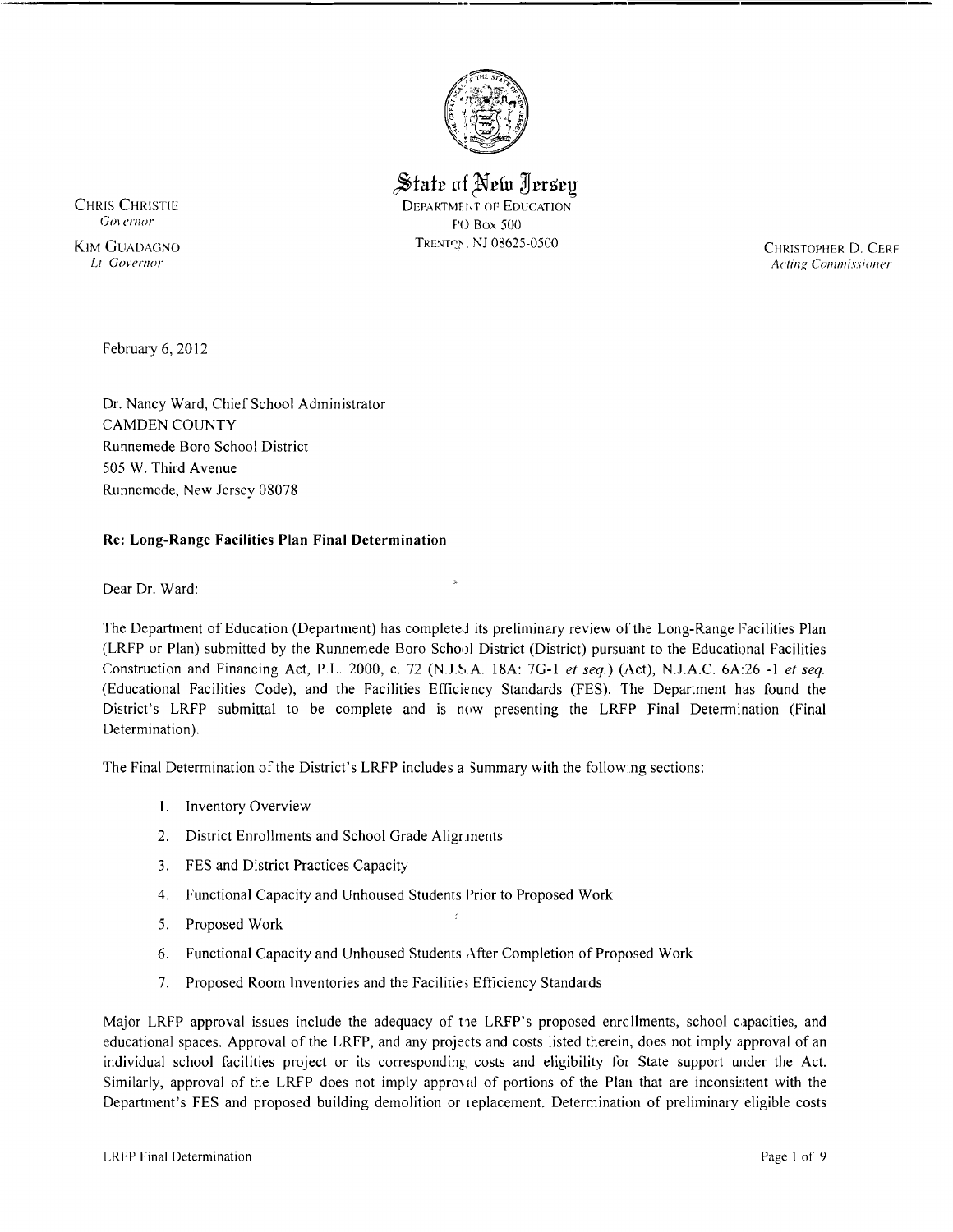and final eligible costs will be made at the time of the argroval of a particular school facilities project pursuant to N.J.S.A. l8A:7G-5. The District must submit a feasibility study as part of the school facilities project approval process, pursuant to N.J.S.A. 18A:7G-7b, to support proposed building demolition or replacement. The feasibility study should demonstrate that a building might pose a risk to the safety of the occupants after rehabilitation or that rehabilitation is not cost-effective.

Following the approval of the LRFP, the District may sult mit an amendment to the approved LRFP for Department review. Unless and until an amendment to the LRFP is submitted to and approved by the Commissioner of the Department pursuant to N.J.S.A. 18A:7G-4(c), the approved LRFP shall remain in effect. The District may proceed with the implementation of school facilities projects that are consistent with the approved LRFP whether or not the school facilities project contains square footage that ma) : *e* ineligible for State support.

We trust that this document will adequately explain the Final Determination and allow the District to move forward with the initiation of projects within its LRFP. Please contact Frank LoDolce, Regional Director at the Office of School Facilities at  $(609)$  292-7078 with any questions or concerns that you may have.

Sincerely,

Bernard E. Piaia, Jr., Director Office of School Facilities

Enclosure

c: Christopher D. Cerf, Acting Commissioner David Corso, Administration and Finance Peggy Nicolosi, Executive Camden County Superintendent Bernard E. Piaia, Director, Office of School Facilities Frank LoDolce, Regional Director, Office of School Facilities H. Lyle Jones, Manager, Office of School Facilities Joanne Augustine, School Business Administrator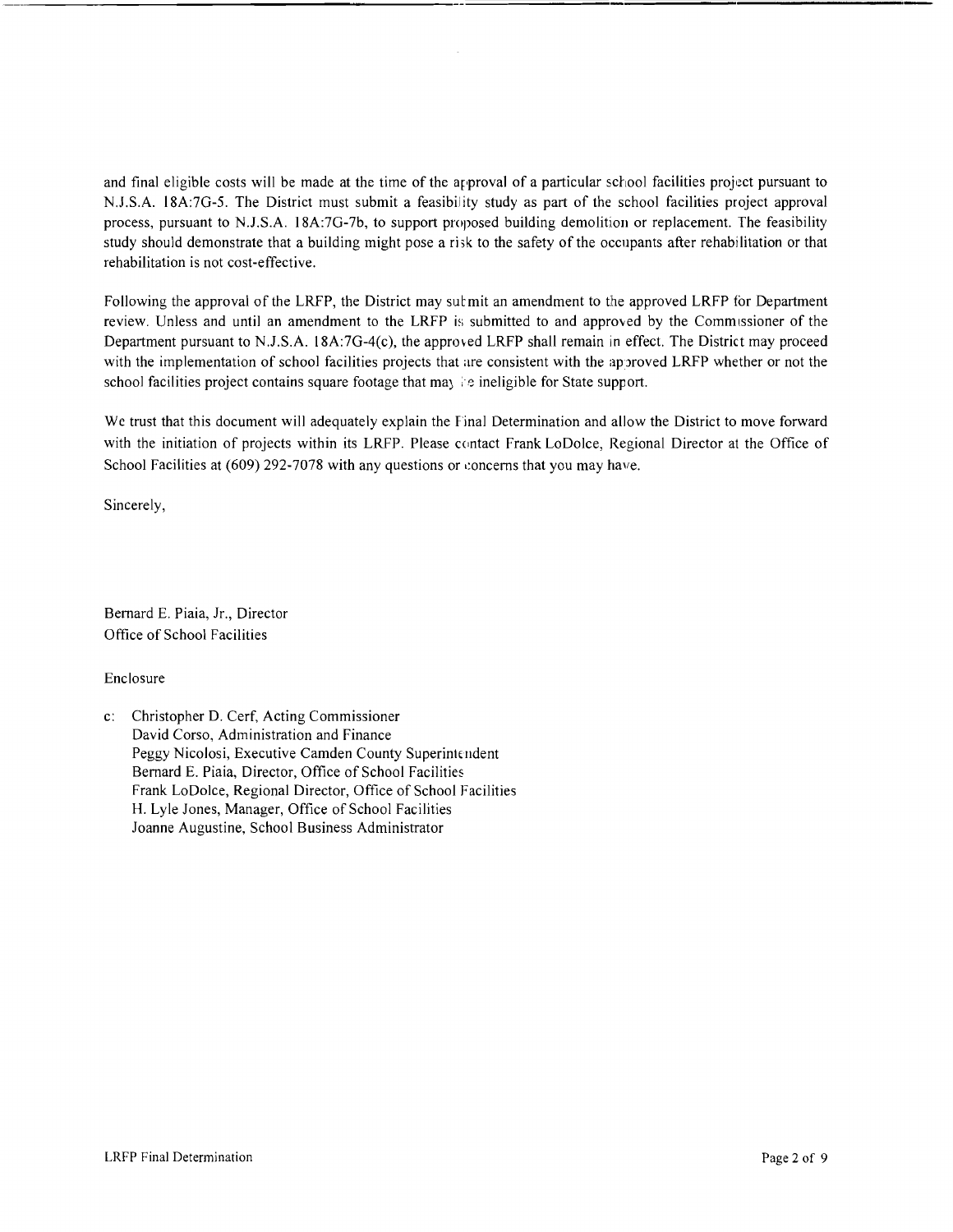## LONG-RANGE FACILITIES PLAN

# **Final Determination Summary**

## Runnemede Boro School District

The Department of Education (Department) has completed its review of the Long-Range Facilities Plan (LRFP or Plan) submitted by the Runnemede Boro School District (District) pursuant to the Educational Facilities Construction and Financing Act, P.L. 2000, *c.72* (N.J.S.A. 18A:7G-1 *et seq.*) (Act), N.J.A.C. 6A:26-1 et seq. (Educational Facilities Code), and the Facilities Efficiency Standards (FES).

This is the Department's Final Determination Summary (Summary) of the LRFP. The Summary is based on the standards set forth in the Act, the Educational Facilities Code, the FES, District entered data in the LRFP and Project Application and Tracking System (LRFP website), and District supplied supporting documentation. The Summary consists of seven sections. The referenced reports in *Italic* text are standard LRFP reports available on the Department's LRFP website.

### 1. Inventory Overview

The District provides services for students in grades K-8. The predominant existing school grade configuration is K-5,6-8. The predominant proposed school grade configuration is is K-5,6-8. The District is classified as an "Under 55" district for funding purposes.

The District identified existing and proposed schools. sites, buildings, playgrounds, playfields, and parking lots in its LRFP. The total number of existing and proposed district-owned or leased schools, sites, and buildings are listed in Table 1. A detailed description of each asset can be found in the LRFP website report titled *"Site Asset Inventory Report. "* 

|                                                      | <b>Existing</b> | Proposed |
|------------------------------------------------------|-----------------|----------|
| Sites:                                               |                 |          |
| <b>Total Number of Sites</b>                         | ۰,              | 1        |
| Number of Sites with no Buildings                    |                 |          |
| Number of Sites with no Instructional Buildings      |                 |          |
| <b>Schools and Buildings:</b>                        |                 |          |
| <b>Total Number of Schools</b>                       |                 |          |
| Total Number of Instructional Buildings              |                 |          |
| Total Number of Administrative and Utility Buildings |                 |          |
| Total Number of Athletic Facilities                  |                 |          |
| Total Number of Parking Facilities                   |                 |          |
| <b>Total Number of Temporary Facilities</b>          |                 |          |

#### Table 1: Inventory Summary

As directed by the Department, incomplete school facilities projects that have project approval from the Department are represented as "existing" in the Plan. District schools with incomplete approved projects that include new construction or the reconfiguration of existing program space are as follows:  $n/a$ .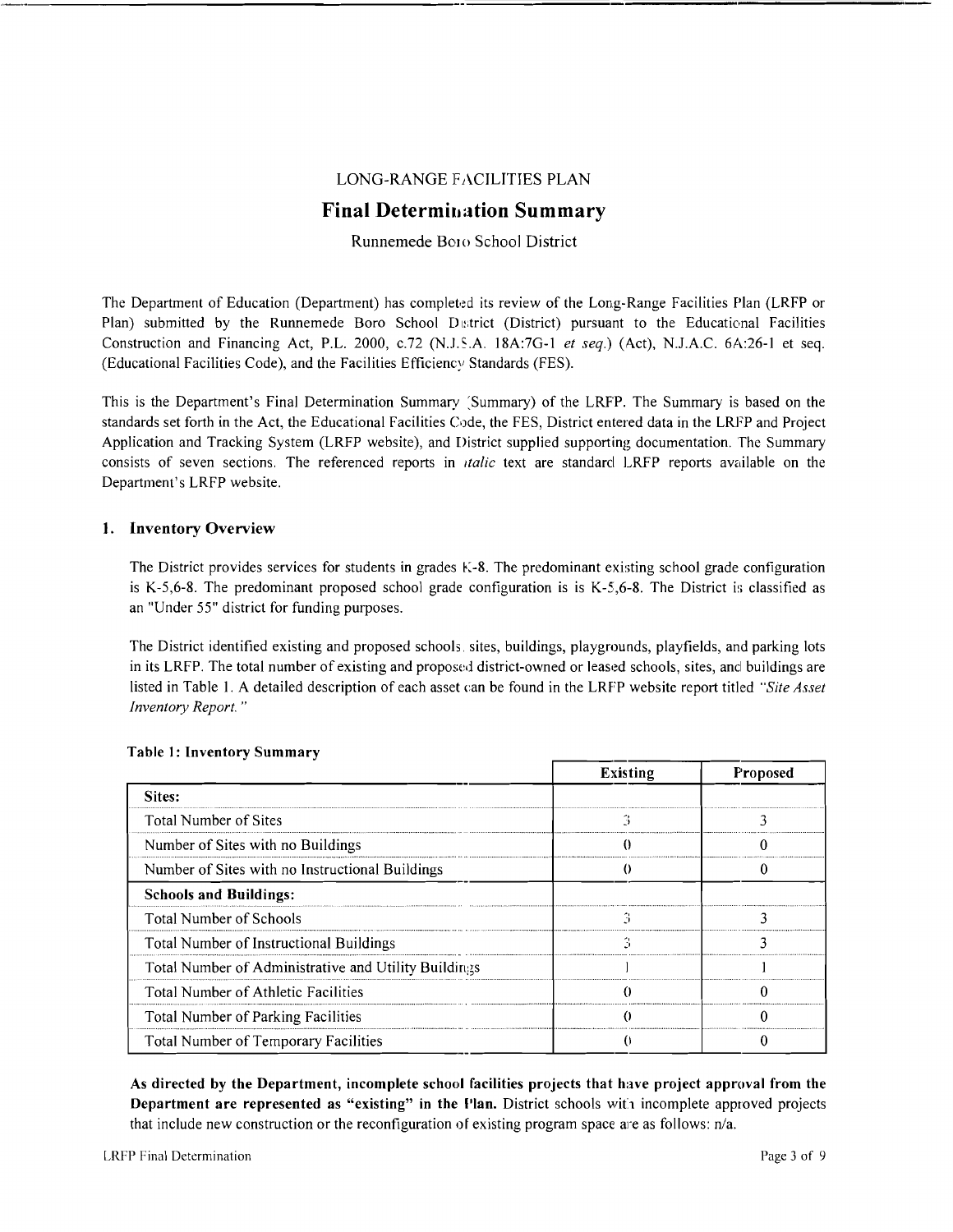Major conclusions are as follows:

- The District is proposing to maintain the existing number of District-owned or leased sites.
- The District is proposing to maintain the existing number of District-owned or operated schools.
- The District is proposing to maintain the existing number of District-owned or leased instructional buildings. The District is proposing to maintain the existing number of District-owned or leased noninstructional buildings.

FINDINGS The Department has determined that the proposed inventory is adequate for review of the District's LRFP. However, the LRFP determination does not imply approval of an individual school facilities project listed within the LRFP. The District must submit individual project applications for project approval. If building demolition or replacement is proposed, the District must submit a feasibility study, pursuant to N.J.S.A. l8A:7G-7b, as part of the application for the ,pecific school facilities project.

## 2. District Enrollments and School Grade Alignments

The District determined the number of students, or "proposed enrollments," to be accommodated in the LRFP on a district-wide basis and in each school. The District's existing and proposed enrollments and the cohortsurvival projection provided by the Department on the LRFP website are listed in Table 2. Detailed information can be found in the LRFP website report titled "Enrellment Projection Detail." Existing and proposed school enrollments and grade alignments can be found in the report titled *"Enrollment and School Grade Alignment. "* 

|                             | <b>Actual Enrollments</b><br>2012 | <b>District Proposed</b><br><b>Enrollments</b> | <b>Department's LRFP</b><br><b>Website Projection</b> |
|-----------------------------|-----------------------------------|------------------------------------------------|-------------------------------------------------------|
| Grades K-12:                |                                   |                                                |                                                       |
| Grades K-5, including SCSE  | 516                               |                                                | 500                                                   |
| Grades 6-8, including SCSE  | 266                               | 773                                            | 273                                                   |
| Grades 9-12, including SCSE |                                   |                                                |                                                       |
| <b>District Totals</b>      | 782                               |                                                |                                                       |

#### Table 2: Enrollment Comparison

*"SCSE"* = *Self-Contained Special Education* 

Major conclusions are as follows:

- The District did not elect to use the Department's LRFP website projection. Supporting documentation was submitted to the Department as required to justify the proposed enrollments.
- The District is planning for stable enrollments.
- The District is not an ECPA (Early Childhood Program Aid) District.

FINDINGS The Department has determined that the District's proposed enrollments are supportable for review of the District's LRFP. The Department wi I require a current enrollment projection at the time an application for a school facilities project is submitted incorporating the District's most recent Fall Enrollment Report in order to verify that the LRFP's planned capacity is appropriate for the updated enrollments.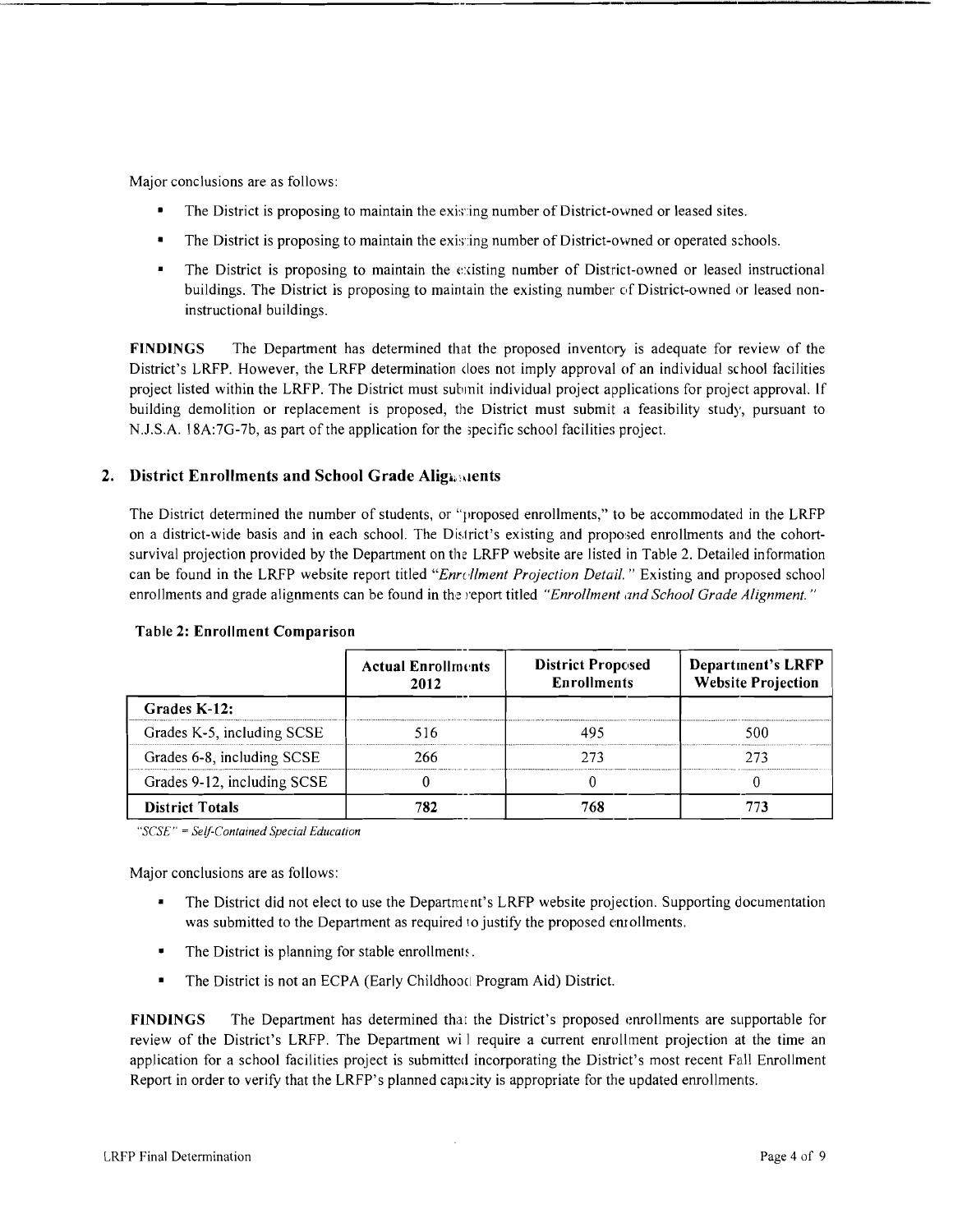## 3. FES and District Practices Capacity

The proposed room inventories for each school were analyzed to detennine whether the LRFP provides adequate capacity for the proposed enrollments. Two capacity calculation methods, called *"FES Capacity"* and "District Practices Capacity," were used to assess existing and proposed school capacity in accordance with the FES and District program delivery practices. A third capacity calculatior, called *"Functional Capacity,"* determines Unhoused Students and potential State support for school facilities projects. Functional Capacity is analyzed in Section 5 of this Summary.

- *FES Capacity* only assigns capacity to pre-kindergarten *(if district-owned or operated),* kindergarten, general, and self-contained special education classrooms. No other room types are considered to be capacity-generating. Class size is based on the FES and is prorated for classrooms that are sized smaller than FES classrooms. FES Capacity is most accurate for elementary schools, or schools with non-departmentalized programs, in which instruction is "homeroom" based. This capacity calculation may also be accurate for middle schools depending upon the program structure. However, this method usually significantly understates available high school capacity since specialized spaces that are typically provided in lieu of general classI(0ms are not included in the capacity calculations.
- *District Practices Capacity* allows the District to include specialized room types in the capacity calculations and adjust class size to reflect  $\varepsilon$  ctual practices. This calculation is used to review capacity and enrollment coordination in middle and high schools.

A capacity utilization factor in accordance with the FES is included in both capacity calculations. A 90% capacity utilization rate is applied to classrooms serving grades K-8. An 85% capacity utilization rate is applied to classrooms serving grades 9-12. No capacity utilization factor is applied to preschool classrooms.

Table 3 provides a summary of existing and proposed district-wide capacities. Detailed information can be found in the LRFP website report titled "FES and L& rict Practices Capacity."

|                                                 | <b>Total FES Capacity</b> | <b>Total District Practices Capacity</b> |
|-------------------------------------------------|---------------------------|------------------------------------------|
| $(A)$ Proposed Enrollments                      | 768                       | 768                                      |
| (B) Existing Capacity                           | 759                       |                                          |
| <i>Existing Capacity Status (B)-(A)</i>         |                           | 160                                      |
| (C) Proposed Capacity                           | 759                       | 759                                      |
| <i><b>*Proposed Capacity Status (C)-(A)</b></i> |                           | -9                                       |

Table 3: FES and District Practices Capacity Sum mary

*Practices capacity are acceptable if proposed enrollments do not exceed 100% capacity utilization.* 

Major conclusions are as follows:

- The District has appropriately coordinated proposed school capacities and enrollments in the LRFP.
- Adequate justification has been provided ty the District if capacity for a school deviates from the proposed enrollments by more than 5%.

FINDINGS The Department has determined that the proposed District capacity, in accordance with the proposed enrollments, is adequate for review of the District's LRFP. The Department will require a current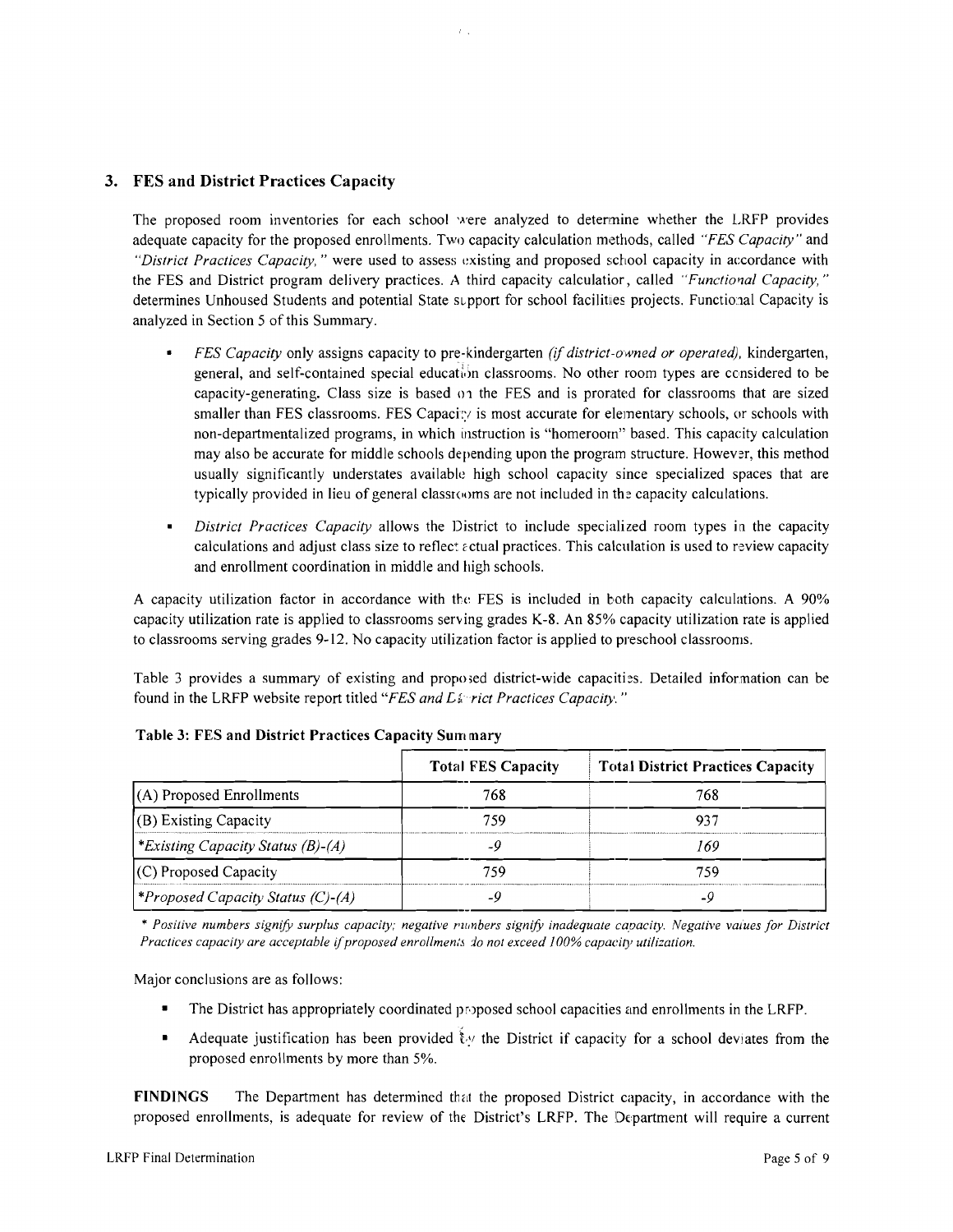enrollment projection at the time an application for a school facilities project is submitted, incorporating the District's most recent Fall Enrollment Report, in order to verify that the LRFP's planned capacity meets the District's updated enrollments.

## 4. Functional Capacity and Unhoused Students Prior to Proposed Work

*Functional Capacity* was calculated and compared to the proposed enrollments to provide a preliminary estimate of Unhoused Students and new construction funding eligibility. Functional Capacity is the adjusted gross square footage of a school building *(total gross square feet minus excluded space)* civided by the minimum area allowance per Full-time Equivalent student for the grade level contained therein. Unhoused Students is the number of students projected to be enrolled in the District that exceeds the Functional Capacity of the District's schools pursuant to N.J.A.C.  $6A:26-2.2(c)$ .

*"Excluded Square Feet"* in the LRFP Functional Cap.icity calculation includes (1) square footage exceeding the FES for any pre-kindergarten, kindergarten, general education, or self-contained special education classroom; (2) grossing factor square footage *(corridors, stain., mechanical rooms, etc.)* that exceeds the FES allowance, and (3) square feet proposed to be demolished or discontinued from use. Excluded square feet may be revised during the review process for individual school facilities projects.

Table 4 provides a preliminary assessment of Functional Capacity, Unhoused Students, and Estimated Maximum Approved Area for the various grade groups in accordance with the FES. Detailed information concerning the calculation and preliminary excluded square feet can be found in the LRFP website reports titled *"Functional Capacity and Unhoused Students"* and' *i'unctional Capacity Excluded Square Feet.* .,

|                        |            | Estimated  |           | D              | $E = C x D$              |
|------------------------|------------|------------|-----------|----------------|--------------------------|
|                        | A          | Existing   | $C = A-B$ | Area           | <b>Estimated Maximum</b> |
|                        | Proposed   | Functional | Unhoused  | Allowance      | Approved Area for        |
|                        | Enrollment | Capacity   | Students  | (gsf/students) | <b>Unhoused Students</b> |
| *Elementary $(K-5)$    | 495        | 523        |           | 125.00         |                          |
| Middle $(6-8)$         | 273        | 290        |           | 134.00         |                          |
| $High (9-12)$          | Ω          | 0          |           | 151.00         |                          |
| <b>District Totals</b> | 768        | 813        |           |                |                          |

Table 4: Functional Capacity and Unhoused Students Prior to Proposed Work

\*Since the District is not an ECPA district, general education preschool students are not included in the calculations. *Special education preschool students.* if*applicable, are inc 'I/ded in the calculations for grades PK-5.* 

Major conclusions are as follows:

- The calculations for "Estimated Existing Functional Capacity" do not include school facilities projects that have been approved by the Department but were not under construction or complete at the time of Plan submission.
- The District, based on the preliminary LRFP assessment, does not have Unhoused Students for the following FES grade groups: Grades K-5, 6-8.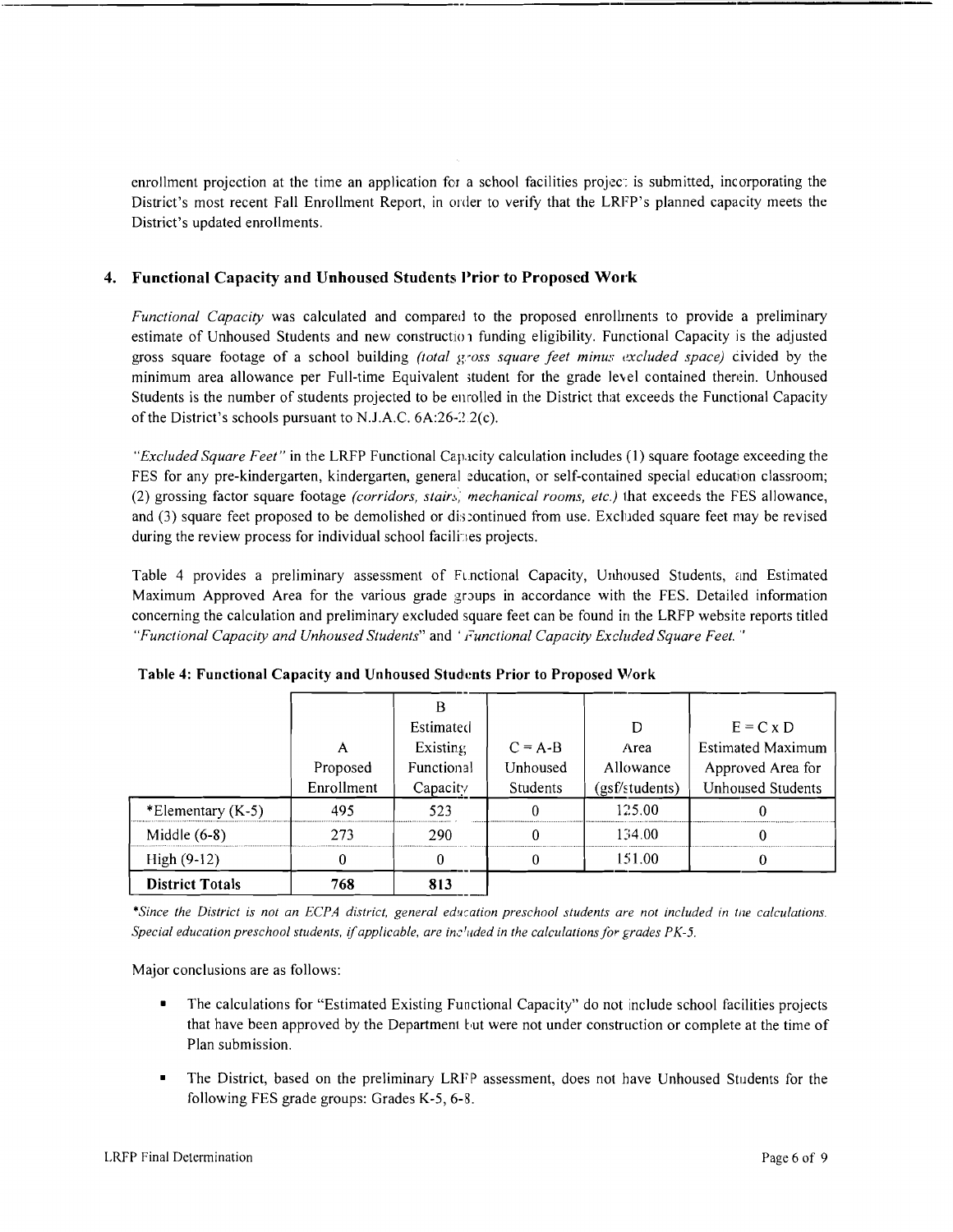- The District, based on the preliminary LRFF' assessment, has Unhoused Students for the following FES grade groups: *n/a.*
- The District is not an ECPA District. The iefore, pre-kindergarten students are not included in the calculations.
- The District is not proposing to demolish or discontinue the use of existing District-owned instructional space. The Functional Caregoity calculation excludes square feet proposed to be demolished or discontinued for the following FES grade groups: n/a.

FINDINGS Functional Capacity and Unhoused Students calculated in the LRFP are preliminary estimates. Justification for square footage in excess of the FES and the determination of additional excluded square feet, Preliminary Eligible Costs (PEC), and Final Eligible Costs (FEC) will be included in the review process for specific school facilities projects. A feasibility study undertaken by the District is required if building demolition or replacement is proposed per NJ.A.C. 6A:26-2.3(b)(1O).

## 5. Proposed Work

The District was instructed to review the condition of its facilities and sites and to propose corrective *"system"*  and *"inventory"* actions in its LRFP. *"System"* actions upgrade existing conditions without changing spatial configuration or size. Examples of system actions include new windows, finishes, and mechanical systems. *"Inventory"* actions address space problems by removing, adding, or altering sites, schools, buildings and rooms. Examples of inventory actions include building additions, the reconfiguration of existing walls, or changing room use.

Table 5 summarizes the type of work proposed in lhe District's LRFP for instructional buildings. Detailed information can be found in the LRFP website reports titled *"Site Asset Inventory," "LRFP Systems Actions Summary,* " *and "LRFP Inventory Actions Summary. "* 

| <b>Type of Work</b>                                            | Work Included in LRFP |  |  |
|----------------------------------------------------------------|-----------------------|--|--|
| <b>System Upgrades</b>                                         | Yes                   |  |  |
| <b>Inventory Changes</b>                                       |                       |  |  |
| Room Reassignment or Reconfiguration                           | Y es                  |  |  |
| <b>Building Addition</b>                                       | Yes                   |  |  |
| New Building                                                   |                       |  |  |
| Partial or Whole Building Demolition or Discontinuation of Use |                       |  |  |
| New Site                                                       |                       |  |  |

Table 5: Proposed Work for Instructional Buildings

Major conclusions are as follows:

- The District has proposed system upgrades in one or more instructional buildings.
- The District has proposed inventory changes, including new construction, in one or more instructional buildings.
- The District has not proposed new construction in lieu of rehabilitation in one or more instructional buildings.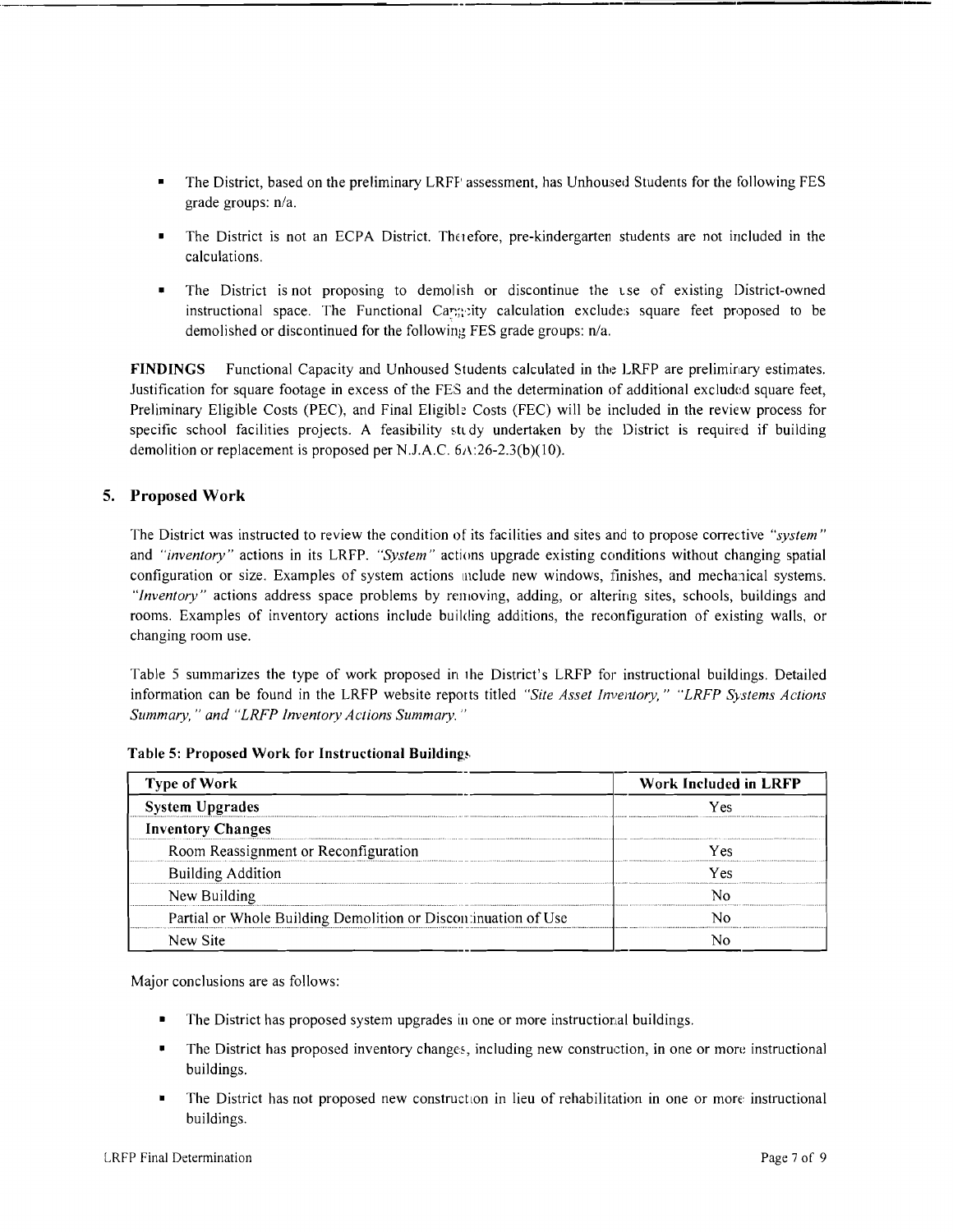Please note that costs represented in the LRFP are for capital planning purposes only. Estimated costs are not intended to represent preliminary eligible costs or final eligible costs of approwd school facilities projects.

The Act (N.J.S.A. 18A:7G-7b) provides that all school facilities shall be deemed suitable for rehabilitation unless a pre-construction evaluation undertaken by the District demonstrates to the satisfaction of the Commissioner that the structure might pose a risk to the safety of the occupants even after rehabilitation or that rehabilitation is not cost-effective. Pursuant to N.J.A.C.  $6A:26-2.3(b)(10)$ , the Commissioner may identify school facilities for which new construction is propc sed in lieu of rehabilitation for which it appears from the information presented that new construction is just lied, provided, however, that for such schcol facilities so identified, the District must submit a feasibility study as part of the application for the specific school facilities project. The cost of each proposed building replacement is compared to the cost of additions or rehabilitation required to eliminate health and safety deficiencies and to achieve the District's programmatic model.

Facilities used for non-instructional or non-educational purposes are ineligible for State support under the Act. However, projects for such facilities shall be reviewed by the Department to determine whether they are consistent with the District's LRFP and whether the facility, if it is to house students (full or part time) conforms to educational adequacy requirements. These projects shall conform to all applicable statutes and regulations.

FINDINGS The Department has determined that the proposed work is adequate for review of the District's LRFP. However, Department approval of proposed work in the LRFP does not imply that the District may proceed with a school facilities project. The District must submit individual project applications with cost estimates for Department project approval. Both school facilities project approval and other capital project review require consistency with the District's approved LRFP.

# 6. Functional Capacity and Unhoused Students After Completion of Proposed Work

The *Functional Capacity* of the District's schools *afler* completion of the scope of work proposed in the LRFP was calculated to highlight any remaining Unhoused Students.

Table 6 provides a preliminary assessment of Unhoused Students and Estimated Remaining Maximum Area after completion of new construction proposed in the LRFP, if applicable. Detailed information concerning the calculation can be found in the website report titled "Functional Capacity and Unhoused Students."

|                        | Estimated       |            |                |                | Estimated       |
|------------------------|-----------------|------------|----------------|----------------|-----------------|
|                        | Maximum         |            | Proposed       |                | Maximum Area    |
|                        | Approved Area   |            | Functional     | Unhoused       | for Unhoused    |
|                        | for Unhoused    | Total New  | Capacity after | Students after | <b>Students</b> |
|                        | <b>Students</b> | <b>GSF</b> | Construction   | Construction   | Remaining       |
| *Elementary (PK-5)     |                 | 2.908      | 546            |                |                 |
| Middle $(6-8)$         |                 |            | 290            |                |                 |
| High $(9-12)$          |                 |            |                |                |                 |
| <b>District Totals</b> |                 | 2.908      | 836            |                |                 |

### Table 6: Functional Capacity and Unhoused Students After Completion of Proposed Work

\*Since the District is not an ECPA district, general ed;testion preschool students are not included in the calculations. *Special education preschool students,* if*applicable, are inc,'uded in the calculations for grades PK-5.*